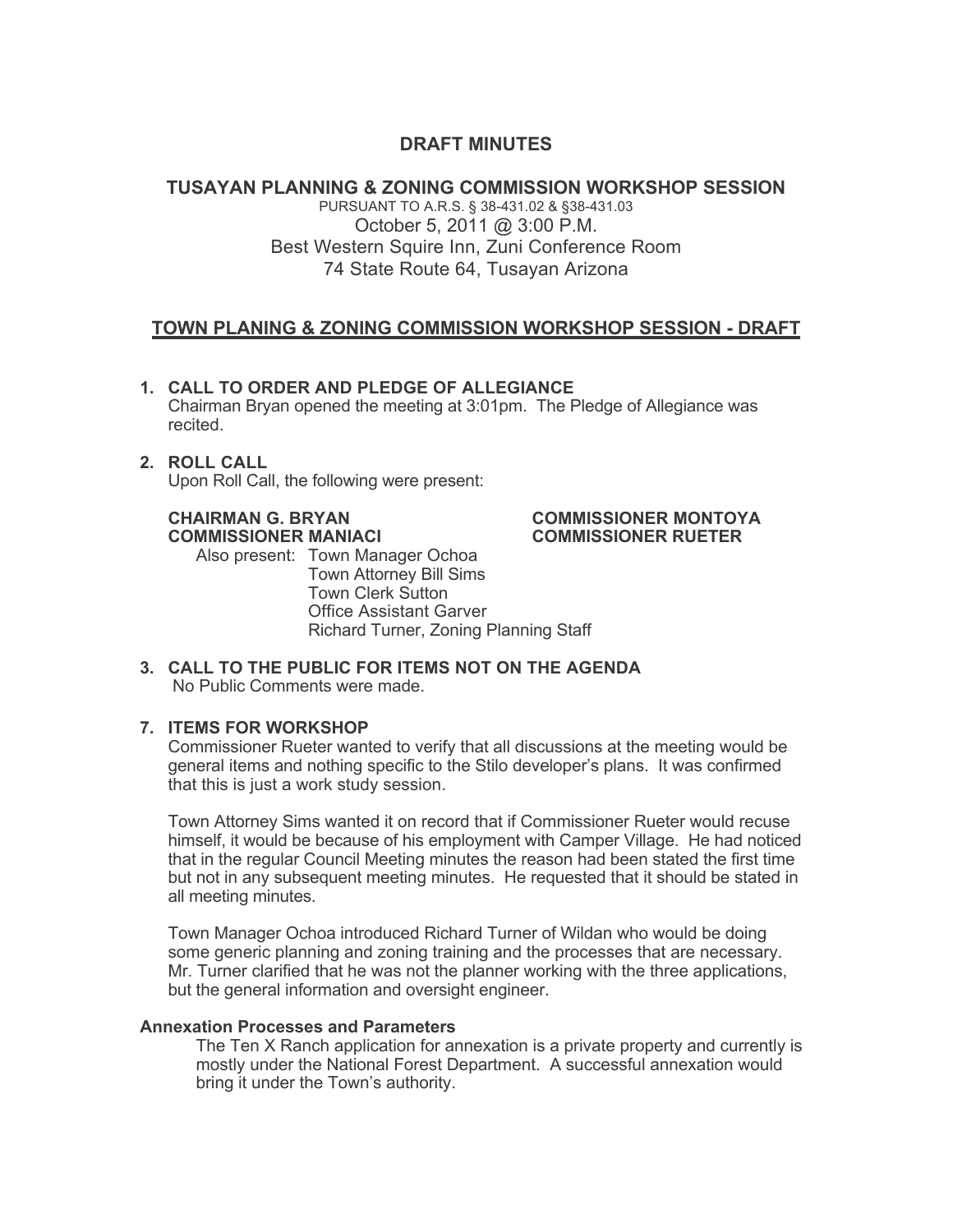The question has been raised as to why the Town needs so much National Forest. It has to do with the State Annexation Law requirements. Historically, many communities would strip annex along a highway for many miles. State Law mandates that the annexation must be 300 feet from town, be no less than 200 feet at any one point and must meet a ratio.

Part of the National Forest will be in Town and it will be under Federal jurisdiction as it is owned by a higher level of Government. Their building codes will be stiffer then the Towns and any permits request will be subject to theirs.

#### Process

Map of area to be annexed

Plan for services infrastructure in ten years.

Get information on ownership and assessed value of property to be annexed from County Assessor and AZ Department of Revenue.

Town files blank annexation petition with City Recorder. It will have map and description, but no signatures. Copies sent to County Board & Supervisors and Assessor – begins the 30 day waiting period.

Town advertises the proposed annexation in local newspaper and posts notice of public hearing. Notices will be sent to Chairman of B&Sup and owners of real and personal property within the property to be annexed.

Town holds public hearing on annexation.

Signatures are obtained from real and personal property owners – representing more the half the number of owners and assessed value.

Petition to be filed with County Recorder.

Town posts notice of Town Council meeting for reading of annexation ordinance and Town Council adopts the ordinance.

Protest period ends thirty days after annexation ordinance was adopted and annexation is final.

Sixty day later, a copy of the annexation ordinance is filed with the County Clerk.

For a brief period, the annexed property will have a municipal zoning equivalent to the zoning the County had put it in. The Town has adopted the Counting Zoning Ordinances and the advantage is that the rules are the same for the property owners. In the long term, the County Zoning Ordinances could become cumbersome and so Richard is currently working on a straight conversion process from County Ordinances to Town Ordinances

State law requires a Town to adopt a general plan. Tusayan has adopted a Tusayan Area Plan. A general plan will be similar to a TAP but will have more definition on what is needed and wanted. Zoning is a way for the community to implement its plans. It divides a town into districts and within each district there will be similar uses, development standards, i.e. maximum building heights, minimum distances from property lines to building, minimum distances between buildings, lighting, off street parking, landscaping and non-conforming uses.

Many of the zoning districts have uses that are "by right" as well as only allowed with the approval of a CUP (Conditional Use Permit). CUPs require the a Planning and Zoning hearing, plans, the same Citizen participation process required for zoning changes and it allows the P&Z Commission to grant waivers from certain zoning ordinance requirements. In approving a CUP, the P&Z Commission must agree with four statements that are in the zoning ordinance that relate to how the use meets the objectives and purposes of the ordinance, that it would not harm its neighbors and it would comply with zoning ordinance requirements and the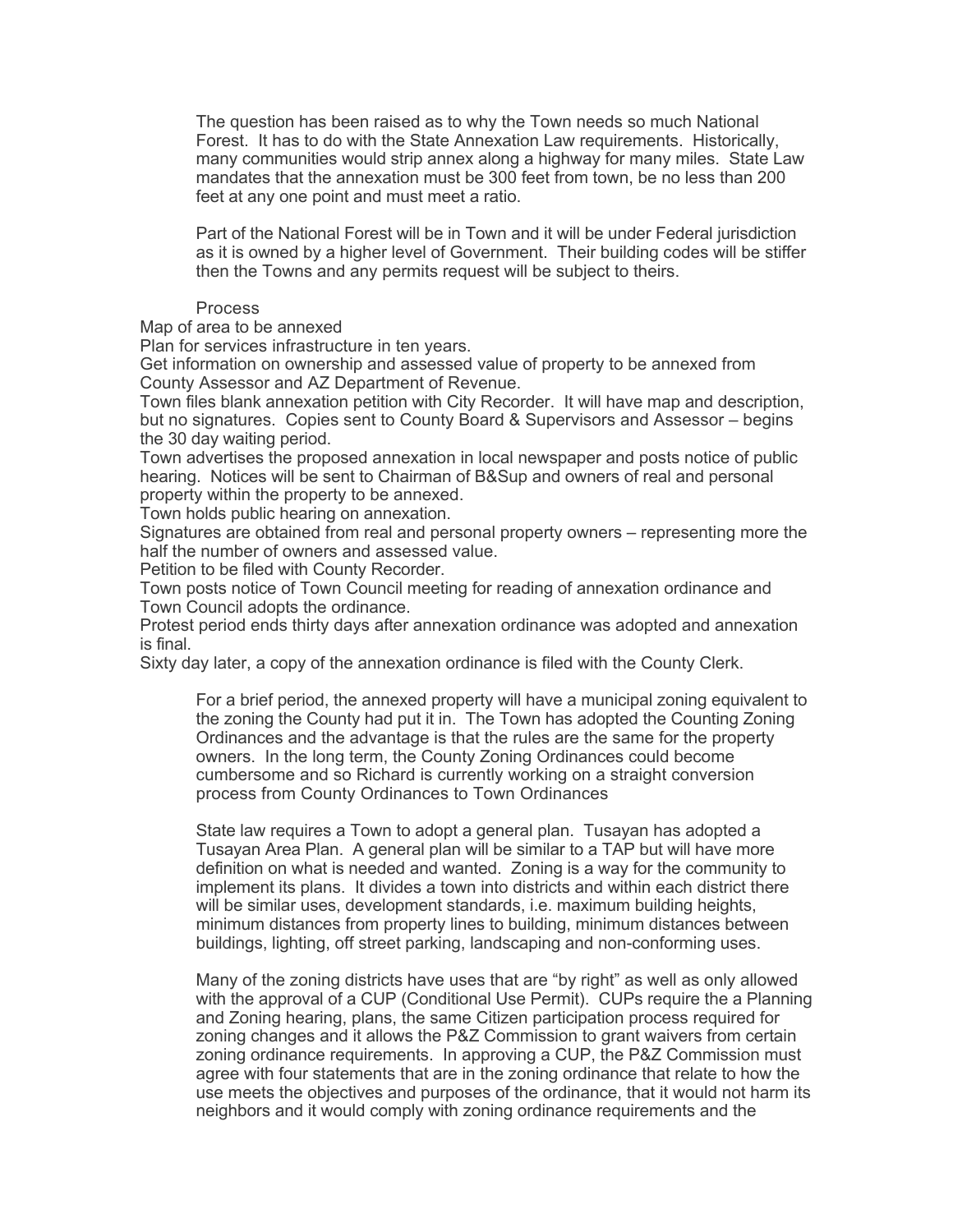General Plan or Specific Plan.

#### **Zoning Changes, Processes, and Parameters**

Much of what is in the zoning ordinance is prescribed by State Law as it sets the requirements for notice of hearings, parameters for protest, notification of adjacent owners to inform them of the substance of the application and the surrounding owners given an opportunity to express concerns before public hearing.

Zoning Change Process in Tusayan Consult with Staff

Neighborhood meeting, as called for in Citizen Participation Plan Application filed – basic information on property owners, agent, location of property, authorization to file, and list of property owners within 300 feet. Citizen Participation Plan – to be implemented prior to public hearing – requires involving and notifying "residents, property owners, interested parties and public and private agencies". Neighborhood Community meetings prior to filing application.

Citizen Participation Report – Prior to the public hearing notice – Information about meetings held, efforts made to notify, location of those who were notified and the level of participation, any issues raised and how the applicant has or has not addressed those issues.

Notice of the Public Hearing – Newspapers and posting need to be done 15 days in advance of hearing and notices mailed to owner within 300 feet.

Staff Report needs to state if it meets requirements and conditions. Planning and Zoning must find, in order to approve, that the application is consistent with Planning and Ordinances, it is in the interest of "health, safety, comfort, convenience and welfare of the community and it will not adversely affect the neighborhood or adjacent properties.

The Town Council hearing has the same notices as the P&Z hearing. If the Council agrees with the P&Z findings, then an ordinance making the change is approved. They can also change the zoning requirements. The Council can approve of a zoning change conditioned on a schedule for the development of the proposed uses and if the developer does not comply, the Council may revert the zoning with the action taken at a public hearing.

A change to the zoning regulations is subject to the same notices and public hearing requirements, but no Citizen Participation Plan or Report is required. This can be initiated by the P&Z Commission or the Town Council.

#### **Planning and Zoning Concepts**

Overlay Zones are provided in the Statutes. The Town Ordinance has two zones - Flood Plains and Design Review. The County has adopted the TAP along with the Tusayan Design Review Overly Zone. Section 13 of the Zoning Ordinance states that when a Design Review Overlay Zone is applied to an area, design guidelines shall be established and they have been approved.

The Town is subject to the Site Plan Review. Applications are made by the P&Z Committee and they do not go to the Town Council. There is no Public Participation Process and no public hearings.

Because the Town is covered by the Design Review Overlay and most uses are subject to site plan review before approval, there should be a reduction of the number of uses needed for a CUP.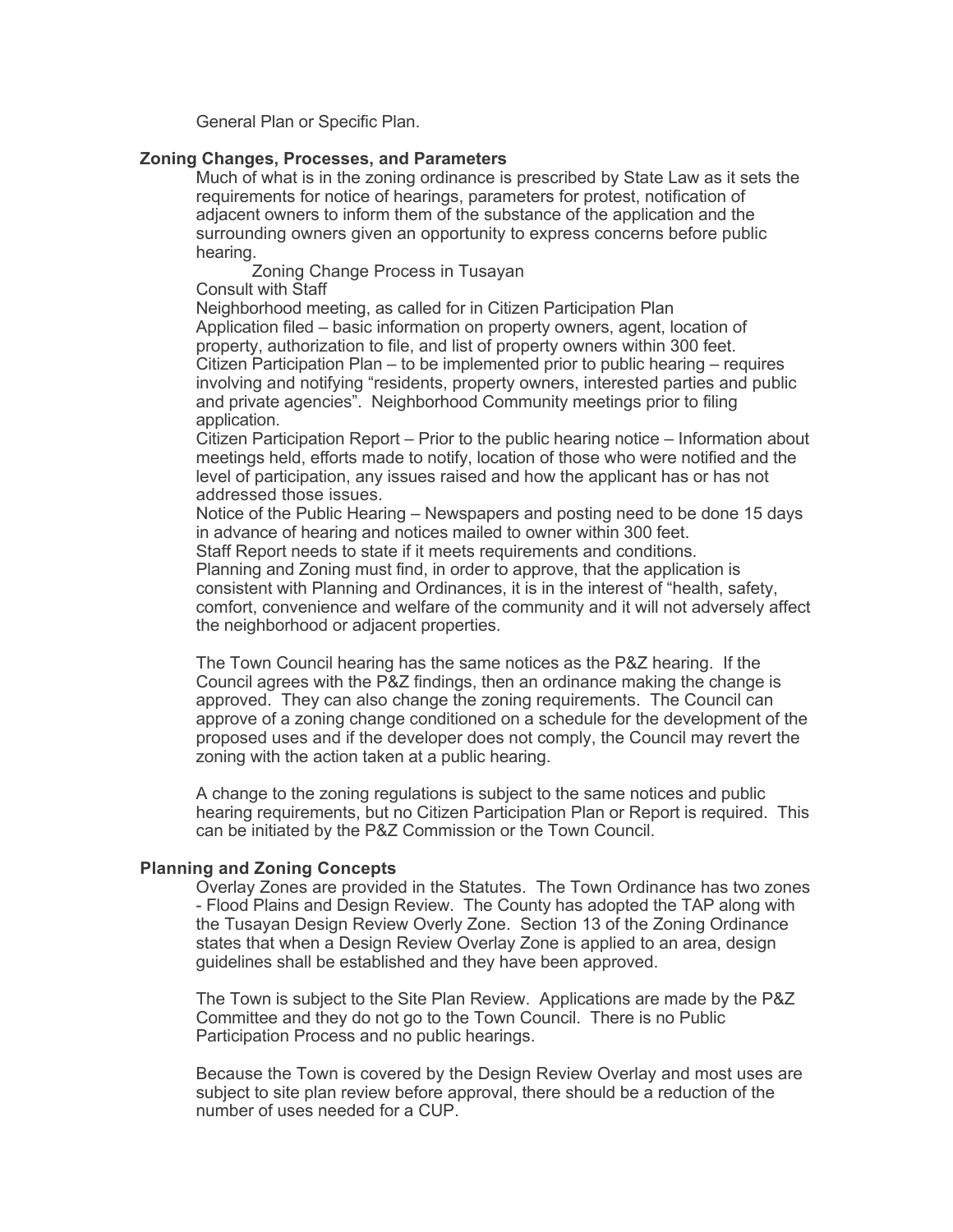The Planned Community Zoning is not an overlay zone. Its provisions are not to be combined with any other underlying zone. It is a primary zone. Section 13.3 of the Zoning Ordinance state that it is designed for the development of "coordinated, comprehensive projects", a diversification of land uses and they are subject to a set of development standards. There are no rules regarding its permitted uses. It is whatever the applicant proposes and the Town approves. It will be shown on a development plan for the entire property.

There is currently an application for a zoning ordinance change to reduce the 25 acre requirement. One option is to require a CUP for any proposed use.

Development standards for the property can be established by: Application with approval of the Town Council CUP approved by the P&Z Committee Reference to any Zoning Districts in the Zoning Ordinance Approval of the Platt Plot

There are certain requirements for information to be provided: Type and design of buildings or structures and number of units, gross acreage for each residential area. Standards of population density for residential land uses Location of public use site – i.e. schools, parks and are of each Location of major, primary, secondary and local collection streets Land Use Map of acreages Text of Land Use regulations Topography Map and concept of grading plan Preliminary report and plan for infrastructure Standards for allocation of land to all proposed Land Uses

The process is like any other zoning change. All future development that is considered multi-family, commercial, industrial, public or semi-public and all signing for such uses would be subject to site plan review.

Applications for variances come before the Board of Adjustments or a hearing officer. Variances cannot be because of lack of finances, but because the land is incapable of allowing the specific zoning to happen.

A waiver goes through the same process as a CUP and it is appealed to the Planning Committee or the Town Council.

A non-conforming zoning use can be changed to another non-conforming zone use as long as it is not worse. Owners can continue with a non-conforming zoning until such a time that a situation arises to allow it comply.

#### **8. ITEMS FOR DISCUSSION**

#### **Training**

Arizona of City and Leagues has some workshops Conferences with the Arizona Chapter of APA

#### **Manuals and Materials**

There is an older handbook on file but it is still valid. APA Technical Brief – "Zoning, Processes and Variances" "How to Become an Effective Planning and Zoning Commissioner"